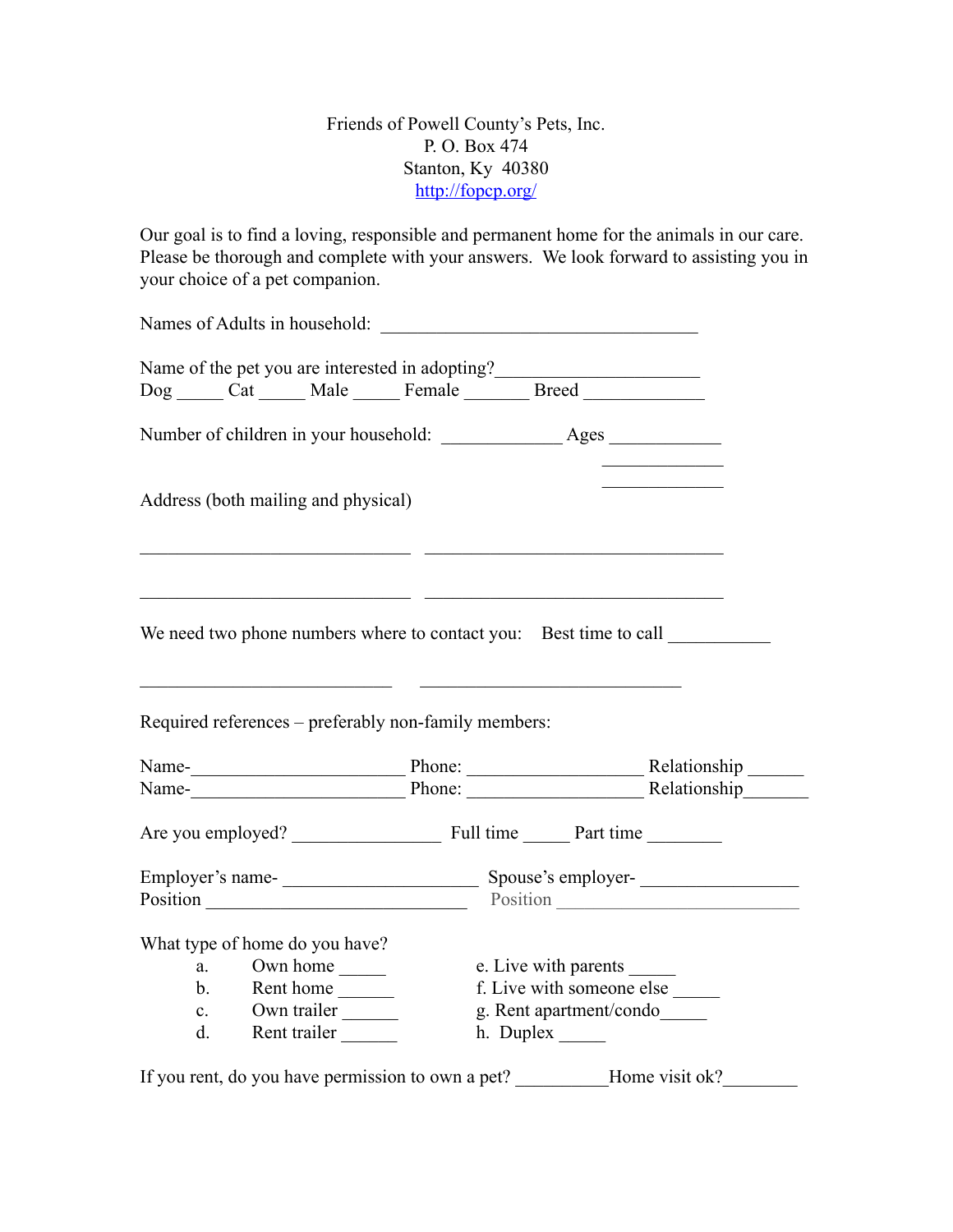| By completing this application it is understood your intentions are to give this pet a<br>permanent home. Is this correct?                                                                                                                                                                                               |
|--------------------------------------------------------------------------------------------------------------------------------------------------------------------------------------------------------------------------------------------------------------------------------------------------------------------------|
| (A trial period is an option if agreed upon by both parties) $\&$ $\&$ (initial)                                                                                                                                                                                                                                         |
| If you are adopting a dog, do you have a yard? _____________ Is it fenced?<br>If no fence, how do you plan to ensure the dog has an adequate safe place for exercise?                                                                                                                                                    |
| Are you willing to provide and pay for necessary medical treatment and/or annual<br>vaccinations that your new pet will need?<br><u>Letting</u> the set of the set of the set of the set of the set of the set of the set of the set of the set of the set of the set of the set of the set of the set of the set of the |
| Are you willing to provide flea/tick and heartworm prevention on a monthly basis?                                                                                                                                                                                                                                        |
| Where will this pet spend the night?                                                                                                                                                                                                                                                                                     |
| Pets are like people and need entertainment and companionship. Do you have adequate<br>time in your day to spend with this pet?                                                                                                                                                                                          |
| Do you or any others in your household have an allergy to pets?                                                                                                                                                                                                                                                          |
| Are all members of your family agreeable to adopting this pet?                                                                                                                                                                                                                                                           |
| Have you ever surrendered or had to re-home a pet? If yes, please explain                                                                                                                                                                                                                                                |
|                                                                                                                                                                                                                                                                                                                          |
| How many other animals do you currently own? _______ Cats ______ dogs _______Other___                                                                                                                                                                                                                                    |
| ( Vets ask us)<br>Names of $Pet(s)$<br>What type flea/heartworm medications do you currently use?                                                                                                                                                                                                                        |
| Are they up to date on vaccinations?<br>$\frac{1}{\sqrt{1 + \frac{1}{2}} \cdot \ln \frac{1}{2}}$ If not, why?                                                                                                                                                                                                            |
|                                                                                                                                                                                                                                                                                                                          |
|                                                                                                                                                                                                                                                                                                                          |
| Who is your current vet? (if applicable) $\frac{1}{2}$ Name on the account                                                                                                                                                                                                                                               |
|                                                                                                                                                                                                                                                                                                                          |
| Disclaimer:                                                                                                                                                                                                                                                                                                              |
| Our animals are not for sale, they are for adoption. Therefore, each home must be approved.<br>The approval process includes, but is not limited to, completing this form interviewing the<br>prospective adopter and signing the contract. Receipt of a completed application does not                                  |

I have read and understand the above disclaimer.\_\_\_\_\_\_\_\_\_\_\_\_\_\_\_\_\_\_\_\_\_\_\_\_(signature)

*guarantee approval.*